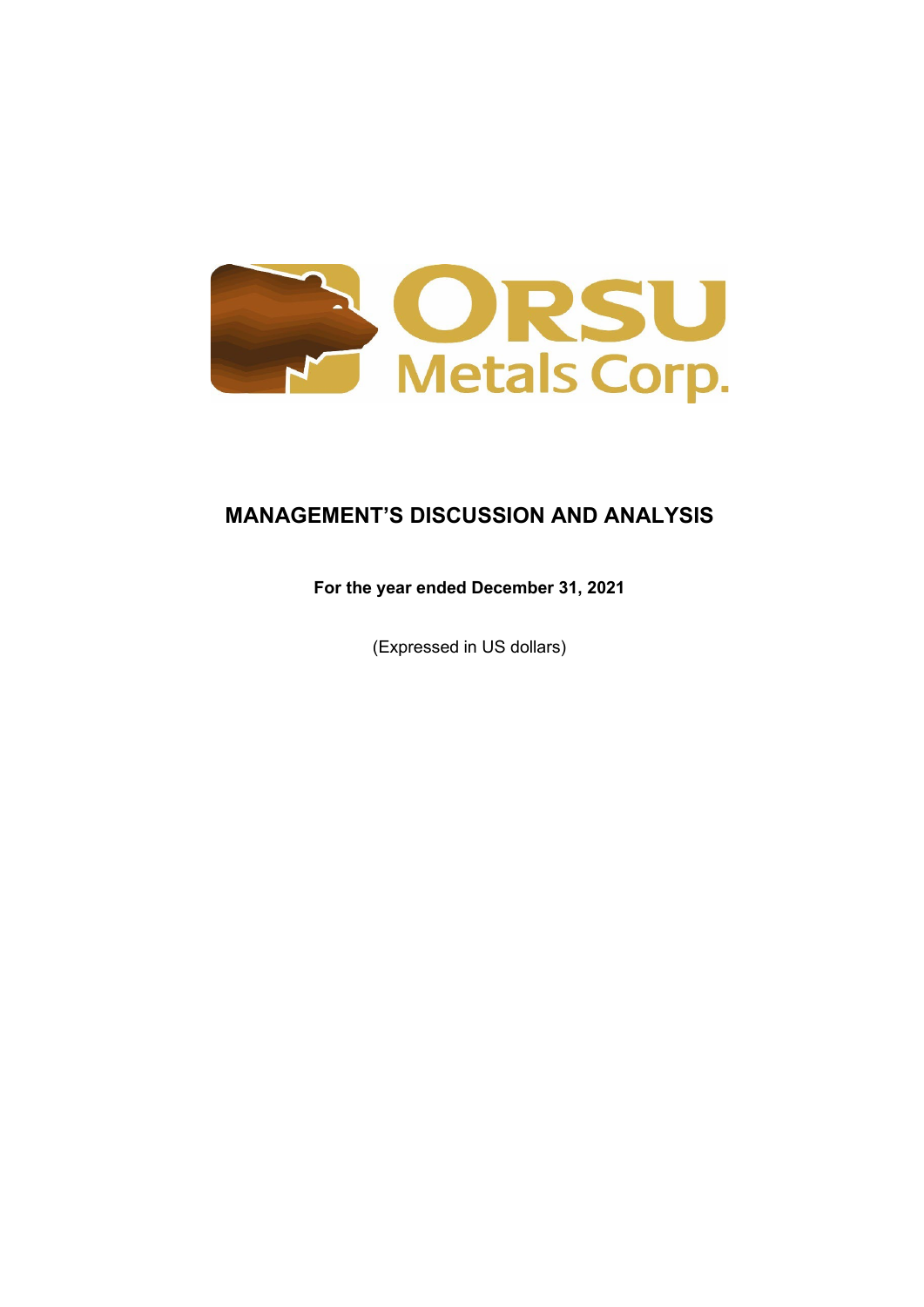## **ORSU METALS CORPORATION MANAGEMENT'S DISCUSSION AND ANALYSIS**

For the year ended December 31, 2021 (Expressed in US dollars)

The following is management's discussion and analysis ("MD&A") of the results of operations and financial condition of Orsu Metals Corporation (the "Company" or "Orsu") for the year ended December 31, 2021, and up to the date of this MD&A, and should be read in conjunction with the accompanying audited financial statements for the year ended December 31, 2021 (the "Financial Report").

All financial information in this MD&A is derived from the Company's financial statements prepared in accordance with International Financial Reporting Standards ("IFRS") and all dollar amounts are expressed in United States dollars unless otherwise indicated.

The effective date of this MD&A is April 27, 2022.

## **Description of the Business**

Orsu is a publicly traded company incorporated under the laws of the Province of British Columbia. The Company's shares are listed for trading on the TSX Venture Exchange ("TSX-V") under the symbol OSU. The corporate office of the Company is located at Unit 1 - 15782 Marine Drive, White Rock, B.C., Canada, V4B 1E6.

Orsu owns 90 percent of the Sergeevskoe gold exploration project located in the Zabaikalskiy Region of eastern Russia. The property is leased from the Russian Government until 2031.

The Company is led by an experienced management team that has worked on exploration projects both in Russia and Internationally. Management also notably holds approximately 43 percent of the Company's shares.

## **Russian/Ukraine conflict**

In late February 2022, countries around the world imposed a number of sanctions on Russia in response to its invasion of Ukraine. These sanctions include, but are not limited to, removing certain Russian banks from the Society for Worldwide Interbank Financial Telecommunication ("SWIFT") messaging system, which will affect the Company's ability to fund its operations in Russia. The Company has some cash reserves in Russia but prolonged sanctions may impact the Company's ability to send additional cash to fund operations in Russia, and specifically maintaining the Sergeevskoe license in good standing.

It has been reported that the Government of Russia, in response to the sanctions imposed on its country, have imposed counter-sanctions and credibly threatened to expropriate or nationalize Russian companies with significant foreign shareholding when investors' home governments are "unfriendly" towards Russia, which includes Canada. For these reasons the Company is at risk of losing its Sergeevskoe license and its ability to recover any of its investment. Accordingly, the Company has fully impaired its Sergeevskoe project as at December 31, 2021.

## **COVID-19**

In March 2020, the World Health Organization declared COVID-19 a global pandemic. This contagious disease outbreak, which has continued to spread, has adversely affected workforces, economies, and financial markets globally. It is not possible for the Company to predict the duration or magnitude of the adverse impacts of the outbreak and its effects on the Company's business or ability to raise funds. To date, the COVID-19 pandemic has not affected the progress of the ongoing exploration campaign on the Sergeevskoe Project as the Company is able to conduct its ongoing exploration in this remote area of Russia.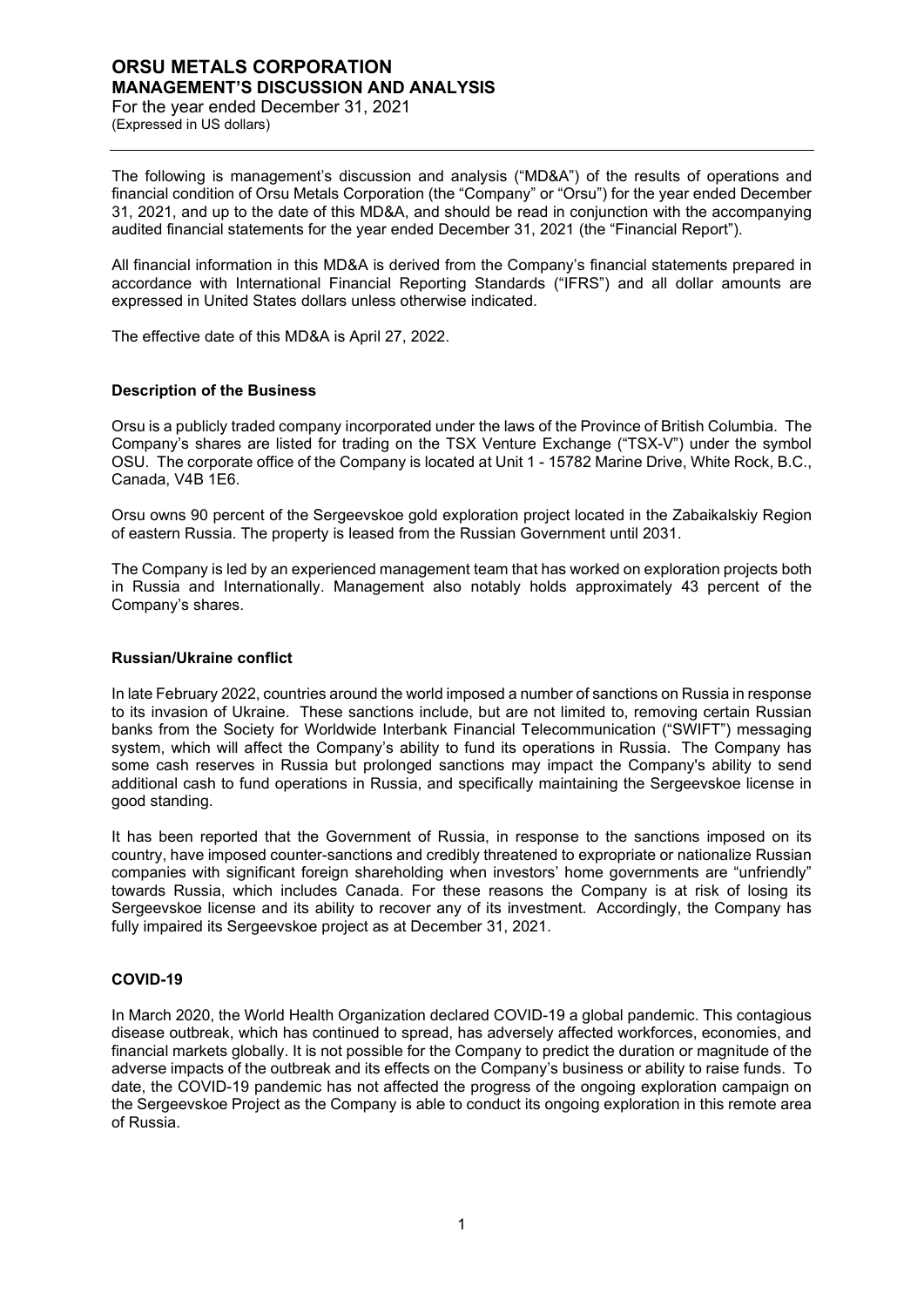(Expressed in US dollars)

#### **Operational Highlights**

#### Inferred resource update

On February 18, 2020 the Company filed a technical report titled: "NI43-101 Technical Report on the Updated Mineral Resource Estimate for the Sergeevskoe Property, Zabaikalskiy Krai, Russian Federation" dated effective January 9, 2020 (the "Sergeevskoe Report") to support the updated resource announced on January 20, 2020.

## **An Inferred Mineral Resource of 30.42 million tonnes, grading 1.45 g/t gold and containing 1.417 Moz gold at a 0.5 g/t gold cut-off grade and \$1450 per Troy ounce of gold, was optimized into an open pit constrained by the license boundaries at Sergeevskoe**.

Based on the results of the 2019 exploration programme, Orsu was able to not only double the mineralized footprint to 2x1 km at Sergeevskoe but the Company also succeeded in increasing by 19.3% its previously announced maiden Mineral Resource. Due to the size of the limited drilling programme, obvious gaps were left along the strike of mineral wireframes. In addition, the system remains widely open to the west and north.

The Sergeevskoe Report was independently prepared by Wardell Armstrong International Ltd. ("WAI") in accordance with the guidelines of the JORC Code (2012)/CIM Definitions Standards and NI 43-101 requirements and is filed on the Company's profile on [www.sedar.com](http://www.sedar.com/) and is also available on the Company's website.

#### Pilot mining program

In 2020, the Company completed a bulk test and pilot mining program at the Sergeevskoe project and processed gold-mineralized material at the neighbouring Alexandrovskoye mine and gold plant. The program was a success in that grade control drilling and subsequent mining confirmed the integrity of our geological model. While gold grades received after more than 35,000 m of grade control drilling provided further support to the grades as per the geological model based on widely spaced exploration drilling, the width of some mineralized bodies appeared to be wider than modelled and resulted in larger tonnage of oxidized mineralized material.

While the Pilot mining did not generate the income hoped for, the pilot mining proved particularly useful to determine the metallurgical qualities of different types of mineralized material that we find at the Sergeevskoe property. While the Contractor employed a traditional gravitation-flotation-cyanidation processing, we now also believe that direct cyanidation and heap leach approaches are to be investigated as an alternative and, likely, more efficient flow-sheet to extract gold.

The Company's proportion of the gold proceeds net of the Contractor's cost of processing and the mineral extraction tax netted to 129 million Russian Rubles (approximately \$1.7 million).

Orsu and the Contractor mutually decided to suspend pilot mining temporarily given the need for the Contractor to revert to mining and processing its own ores (see press releases February 3, 2021 and April 6, 2021).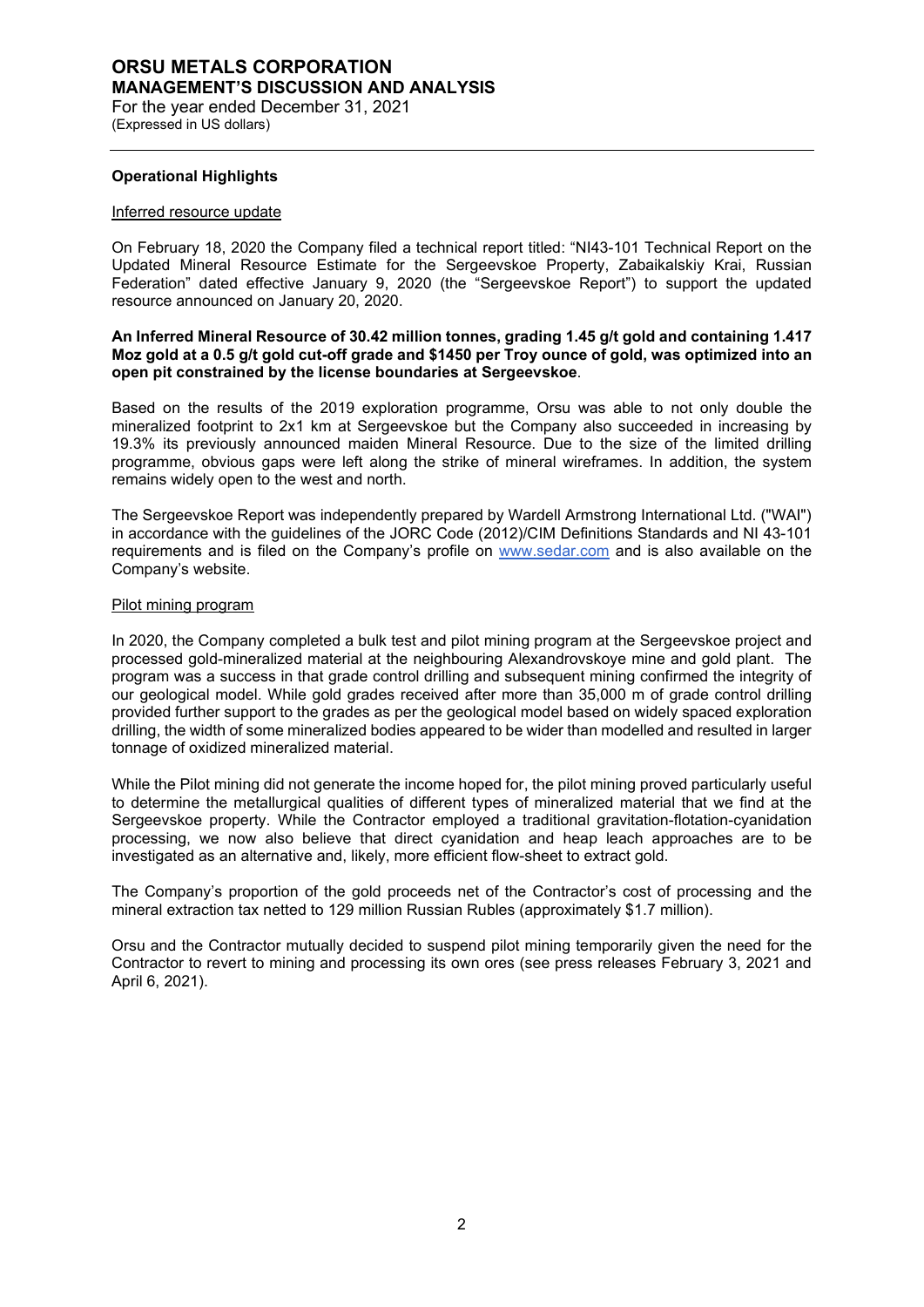## **ORSU METALS CORPORATION MANAGEMENT'S DISCUSSION AND ANALYSIS** For the year ended December 31, 2021

(Expressed in US dollars)

#### 2021 Exploration

In September 2021, the Company completed a geochemical sampling survey. In October and November 2021, the Company received analytical results for all 2457 soil samples collected from approximately 5.5 square kilometres outside of the resource envelope of the Sergeevskoe licence area and excluding the Karmaevskoe part in the northeast of the licence. The samples were collected along the north-south traverses, spacing 100 m. The distance between the individual sampling sites was 20 m. All samples were collected from 1-2 m depth, using a portable drill to penetrate through the unconsolidated material into the bedrock. This is a principal difference to the historical geochemical survey ever conducted in the area. In several instances, it was not possible to collect soil samples on steep slopes covered by rocks debris and in the areas of permafrost.

The Company received multi-element assays, including gold, silver, and pathfinders. About 42.7% of received assays (1049 results) returned values in excess of 0.1 ppm gold. In 243 samples (9.9%), the gold values exceeded 0.25 ppm. Of these, 41 sample (1.7%) assayed more than 0.5 ppm Au, including nine samples in excess of 1.0 ppm Au. With several samples assaying more than 2 ppm gold, the highest received value is 7.08 ppm Au. The background gold values appear to be very high. Only 35 samples assayed less than 0.01 ppm Au. These results were used to compile a map of gold anomalies.

The geochemical survey generated new exploration targets and prove the Company's geological understanding that Sergeevskoe mineralized envelope is just a relatively small portion of the goldprospective trend and its mineralized envelope can be further grown. The recognized 5.5-km-strike length of new gold anomalies across the Sergeevskoe license area strengthens the mineral potential of the license and fills in the gap in previous knowledge within the 15-km-long gold trend that extends from Klyuchevskoe deposit, in the east, to the Alexandrovskoe deposit and beyond, in the west. The combined known gold endowment of these deposits, including Sergeevskoe area, is more than 13 Moz, 10th largest in Russia.

The Company has commissioned an updated resource estimate and a preliminary economic assessment report.

## **Qualified Person**

The Company's Director of Exploration, Alexander Yakubchuk, a Qualified Person as defined in NI 43- 101, has reviewed and approved the exploration information and resource disclosures contained in this MD&A.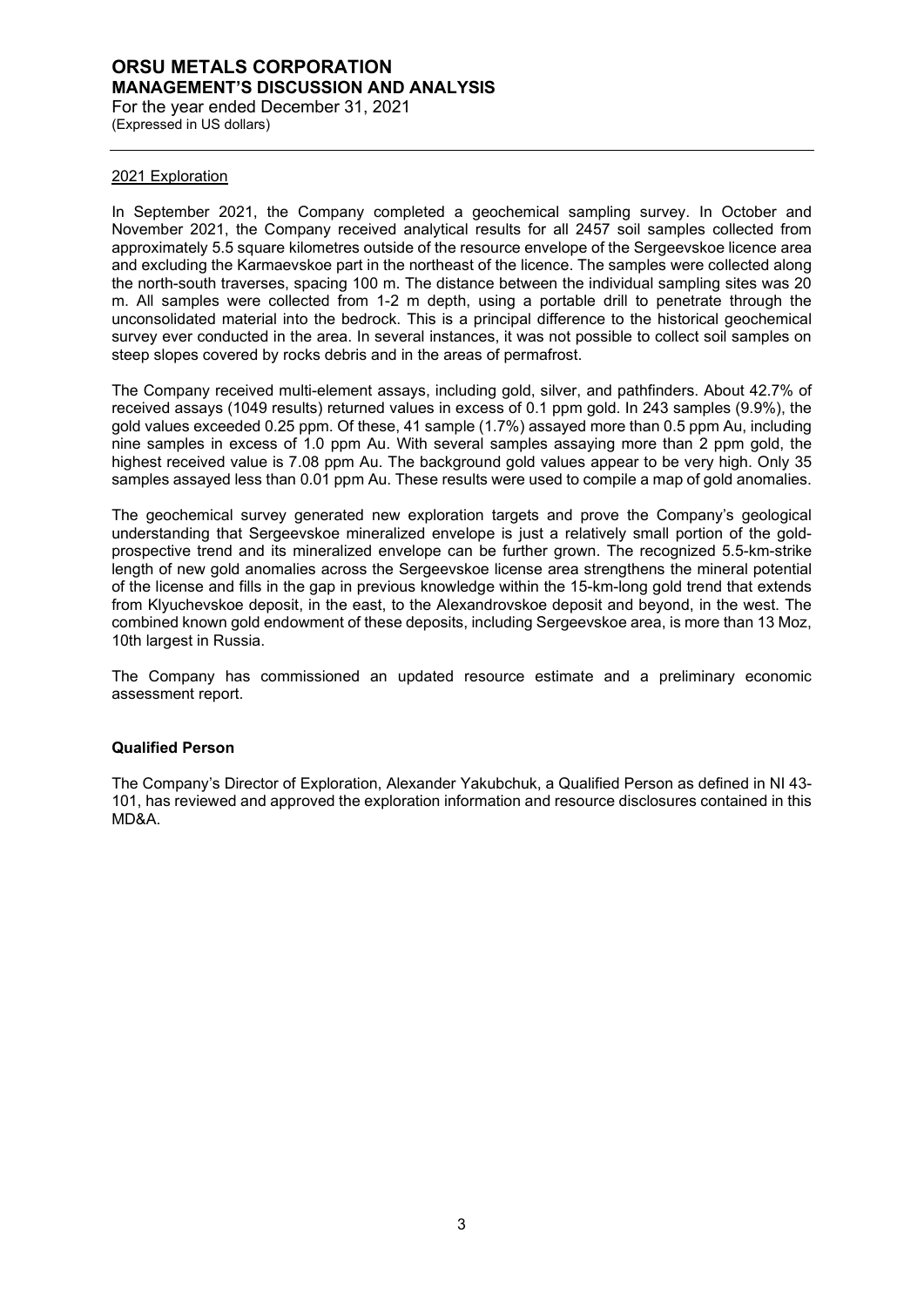# **ORSU METALS CORPORATION**

**MANAGEMENT'S DISCUSSION AND ANALYSIS**

For the year ended December 31, 2021 (Expressed in US dollars)

## **Selected Annual Information**

|                                                                                                                     | Year<br><b>Ended</b><br>December 31,<br>2021 |                               | Year<br><b>Ended</b><br>December 31,<br>2020 |                           |     | Year<br><b>Ended</b><br>December 31,<br>2019 |
|---------------------------------------------------------------------------------------------------------------------|----------------------------------------------|-------------------------------|----------------------------------------------|---------------------------|-----|----------------------------------------------|
| Loss and comprehensive loss for the<br>year                                                                         | \$                                           | $(4, 187, 102)$ \$            |                                              | $(531, 818)$ \$           |     | (1,913,621)                                  |
| Loss attributable to Orsu shareholders<br>Earnings (loss) attributable to non-<br>controlling interest shareholders | \$<br>\$                                     | $(3,839,867)$ \$<br>(347,235) | \$                                           | $(581, 743)$ \$<br>49,925 | \$  | (1,795,084)<br>(118,537)                     |
|                                                                                                                     | \$                                           | (4,187,102)                   | \$                                           | (531,818)                 | \$  | (1,913,621)                                  |
| Basic and diluted loss per share                                                                                    | \$                                           | $(0.10)$ \$                   |                                              | (0.01)                    | \$  | (0.05)                                       |
| Total assets                                                                                                        | \$                                           | 635,713                       | \$                                           | 4,770,894                 | \$  | 4,971,760                                    |
| Total non-current liabilities                                                                                       | \$                                           |                               | \$                                           | 134,016                   | \$  | 129,960                                      |
| Equity attributable to Orsu<br>shareholders                                                                         | \$                                           | 866,514                       | \$                                           | 4,589,041                 | \$. | 4,843,460                                    |

## **Trends**

The Company is an exploration company. Issues of seasonality or market fluctuations have had a minor impact on the expenditure patterns. The Company expenses its exploration, project investigation and general and administration costs, and these amounts are included in the net loss for each quarter. The Company's treasury, in part, determines the levels of exploration.

The level of the Company's exploration expenditures is largely determined by the strength of the resource capital and commodity markets and its ability to obtain investor support for its projects.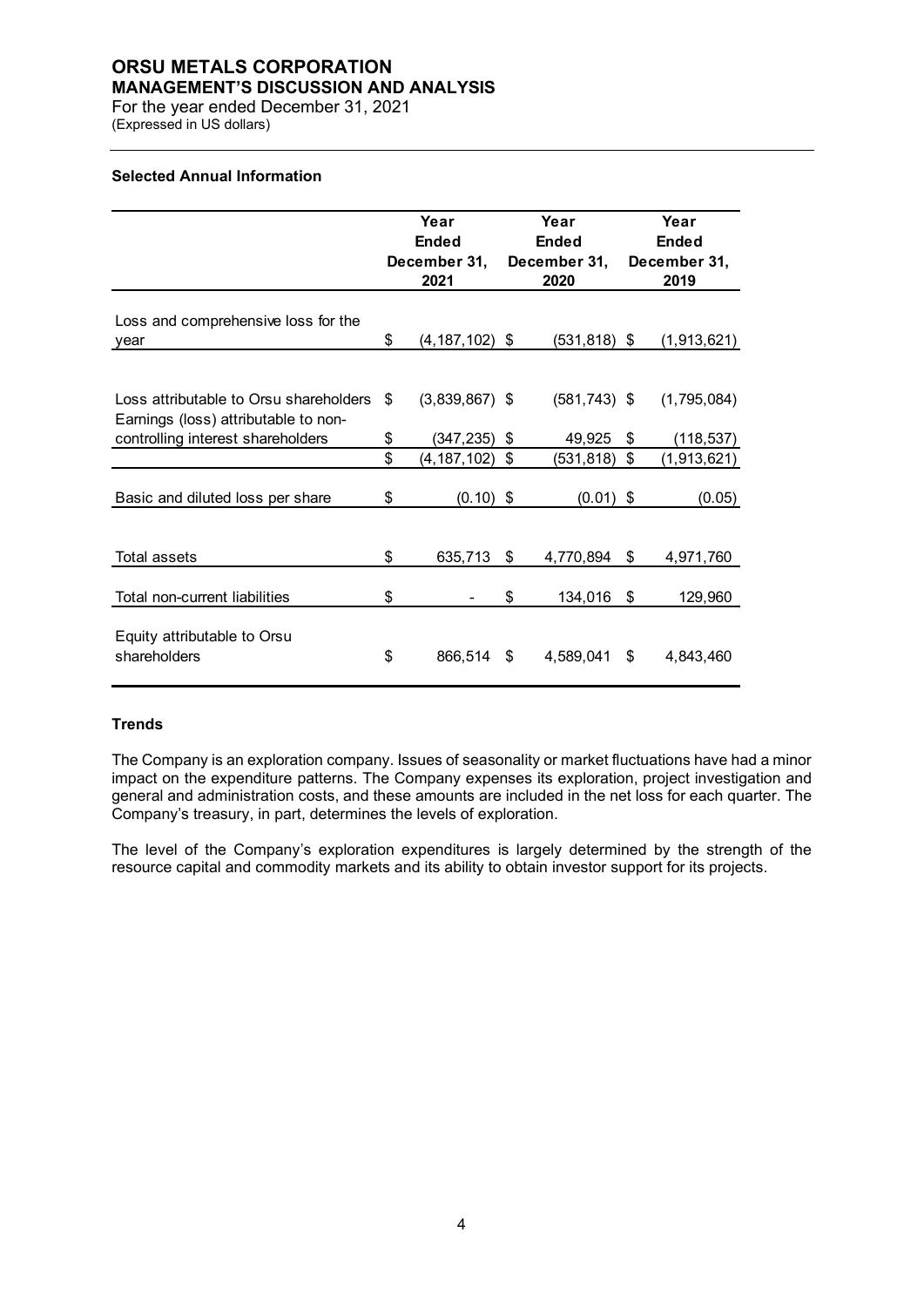## **ORSU METALS CORPORATION MANAGEMENT'S DISCUSSION AND ANALYSIS** For the year ended December 31, 2021 (Expressed in US dollars)

## **Results of Operations – year ended December 31, 2021**

The consolidated loss for the year ended December 31, 2021 was \$4,187,102 compared to \$531,818 for the year ended December 31, 2020.

The significant amounts and changes between the current year and the comparative year are discussed below.

Exploration and evaluation expenditures totalled \$654,098 for the current year compared to \$669,457 in the comparative year and relates to exploration work on the Sergeevskoe project.

Salaries and benefits totalled \$413,137 for the current year and are comparable to the prior year of \$394,441. Salaries and benefits relate primarily to the fees of the Company's officers and directors.

Non-cash share-based compensation expense was \$Nil for the year compared to \$117,684 in the comparative year and relates to stock options granted during the period.

During the year ended December 31, 2021, the Company recorded a gain on collection of bulk test and pilot mining recoveries receivable of \$757,514. This relates to amounts received during the year that were subject to a provision recorded in 2020 of \$721,569 due to the uncertainty over collection of amounts generated from the Company's bulk test and pilot mining.

During the year ended December 31, 2021, the Company recorded a write-off of exploration and evaluation assets of \$3,631,715 and a write-off of property and equipment of \$48,000, all related to the significant uncertainty over the Company's ability to fund its Russian operations, as described above.

#### **Fourth Quarter**

The Company began the fourth quarter with \$766,883 in cash. During the fourth quarter, the Company expended \$251,465 on operating activities, net of working capital changes, to end the quarter and the year with \$515,418 in cash.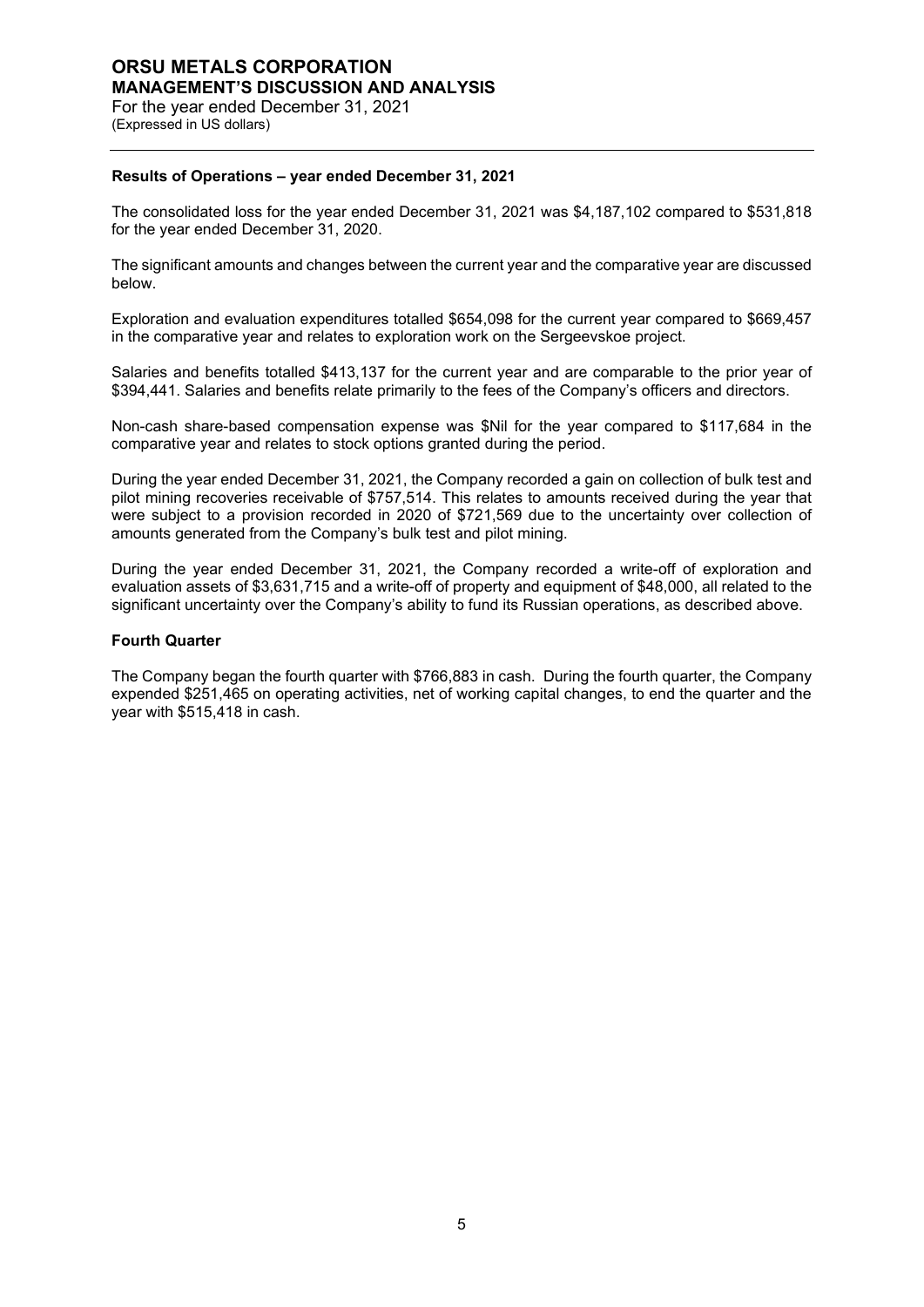# **ORSU METALS CORPORATION**

**MANAGEMENT'S DISCUSSION AND ANALYSIS**

For the year ended December 31, 2021 (Expressed in US dollars)

## **Summary of Quarterly Results**

|                                                                                                                            | 3 Months<br><b>Ended</b><br>December 31,<br>2021 | 3 Months<br><b>Ended</b><br>September 30,<br>2021 | 3 Months<br><b>Ended</b><br><b>June 30,</b><br>2021 |    | 3 Months<br><b>Ended</b><br>March 31,<br>2021 |
|----------------------------------------------------------------------------------------------------------------------------|--------------------------------------------------|---------------------------------------------------|-----------------------------------------------------|----|-----------------------------------------------|
| Total revenues                                                                                                             | \$                                               | \$                                                | \$                                                  | \$ |                                               |
| Earnings (loss) and<br>comprehensive earnings<br>(loss) for the year                                                       | \$<br>(3,974,228) \$                             | (97,455)                                          | \$<br>129,254                                       | \$ | (244,673)                                     |
| Earnings (loss)<br>attributable to Orsu<br>shareholders<br>Earnings (loss)<br>attributable to non-<br>controlling interest | \$<br>$(3,672,430)$ \$                           | $(90, 255)$ \$                                    | 154,833 \$                                          |    | (232, 015)                                    |
| shareholders                                                                                                               | \$<br>(301,798)                                  | \$<br>(7, 200)                                    | \$<br>(25,579)                                      | \$ | (12, 658)                                     |
|                                                                                                                            | \$<br>(3,974,228)                                | \$<br>(97, 455)                                   | \$<br>129,254                                       | \$ | (244,673)                                     |
| Basic and diluted loss per<br>share                                                                                        | \$<br>$(0.01)$ \$                                | $0.00$ \$                                         | 0.01                                                | S  | (0.01)                                        |

|                                                                                                                            | 3 Months<br><b>Ended</b><br>December 31,<br>2020 |    | <b>3 Months</b><br><b>Ended</b><br>September 30,<br>2020 | 3 Months<br><b>Ended</b><br><b>June 30,</b><br>2020 | 3 Months<br><b>Ended</b><br>March 31,<br>2020 |
|----------------------------------------------------------------------------------------------------------------------------|--------------------------------------------------|----|----------------------------------------------------------|-----------------------------------------------------|-----------------------------------------------|
| Total revenues                                                                                                             | \$                                               | \$ |                                                          | \$                                                  | \$                                            |
| Earnings (loss) and<br>comprehensive earnings<br>(loss) for the year                                                       | \$<br>268,816                                    | \$ | 18,813                                                   | \$<br>(364,857)                                     | \$<br>(454,590)                               |
| Earnings (loss)<br>attributable to Orsu<br>shareholders<br>Earnings (loss)<br>attributable to non-<br>controlling interest | \$<br>187,358                                    | S  | 29,850                                                   | \$<br>$(354, 236)$ \$                               | (444, 715)                                    |
| shareholders                                                                                                               | \$<br>81,458                                     | \$ | (11, 037)                                                | \$<br>(10, 621)                                     | \$<br>(9, 875)                                |
|                                                                                                                            | \$<br>268,816                                    | \$ | 18,813                                                   | \$<br>(364, 857)                                    | \$<br>(454,590)                               |
| Basic and diluted<br>earnings (loss) per share                                                                             | \$<br>0.01                                       | \$ |                                                          | \$<br>$(0.01)$ \$                                   | (0.01)                                        |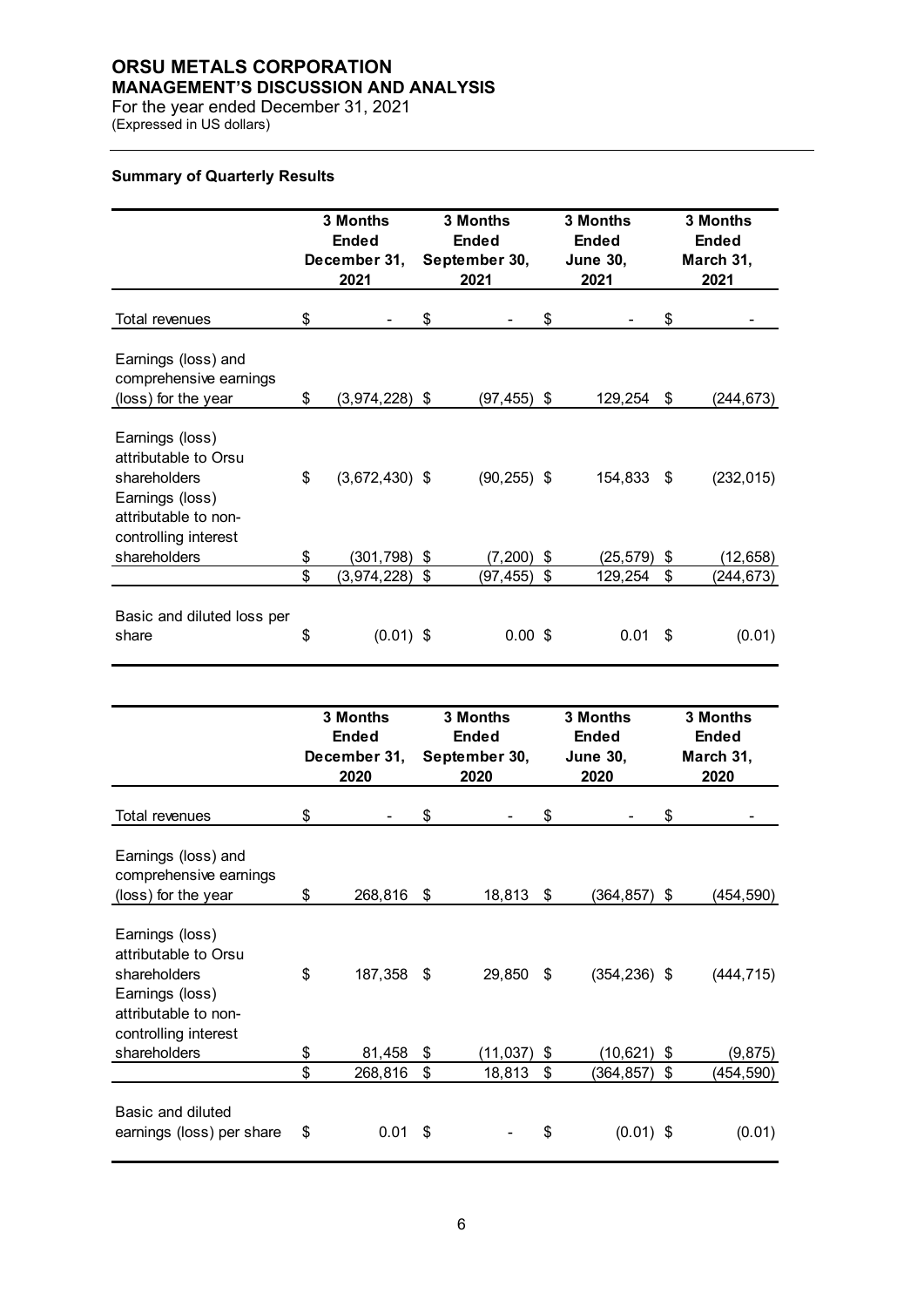#### **Liquidity and Capital Resources**

Orsu began the 2021 fiscal year with \$75,088 in cash. During the year ended December 31, 2021, the Company received \$440,330 from operating activities, net of working capital changes, to end at December 31, 2021 with \$515,418 in cash.

As at December 31, 2021, the Company had working capital of \$487,457. Management estimates that these funds may not provide the Company with sufficient financial resources to carry out currently planned exploration and operations over the next twelve months. Accordingly, the Company may need to seek additional sources of financing. While the Company has been successful in the past in obtaining financing, there is no assurance that it will be able to obtain adequate financing in the future or that such financing will be on terms acceptable to the Company. These material uncertainties may cast significant doubt upon the Company's ability to continue as a going concern.

## **Related Party Transactions**

#### *Key management compensation*

Key management includes members of the non-executive Board of Directors, the Executive Chairman, the Managing Director, the Director of Exploration, the Chief Financial Officer, and the Corporate Secretary. The aggregate compensation paid or accrued to key management personnel, during the year ended December 31, 2021 and 2020 were as follows:

|                                                        | Year ended December 31, |            |     |         |  |
|--------------------------------------------------------|-------------------------|------------|-----|---------|--|
|                                                        |                         | 2021       |     | 2020    |  |
| Salaries and benefits                                  |                         |            |     |         |  |
| Chairman                                               | \$                      | 71.815 \$  |     | 70,851  |  |
| <b>Managing Director</b>                               |                         | 70,989     |     | 69,413  |  |
| <b>Independent Directors</b>                           |                         | 45,000     |     | 45.000  |  |
| <b>Chief Financial Officer and Corporate Secretary</b> |                         | 119,668    |     | 112,471 |  |
|                                                        | \$                      | 307,472 \$ |     | 297,735 |  |
| Exploration and evaluation expenditures                |                         |            |     |         |  |
| Director of Exploration                                | \$                      | 72.000     | \$. | 72,000  |  |
|                                                        |                         |            |     |         |  |
| Share-based compensation                               | \$                      |            |     | 87,899  |  |

#### *Due to related parties*

As at December 31, 2021, the Company owed \$21,149 (2020 – \$Nil) to the Managing Director of the Company for his salary.

## **Additional Disclosure for Venture Issuers without Significant Revenue**

The components of exploration and evaluation assets and property, plant and equipment are described in Notes 7 and 8 to the Financial Report.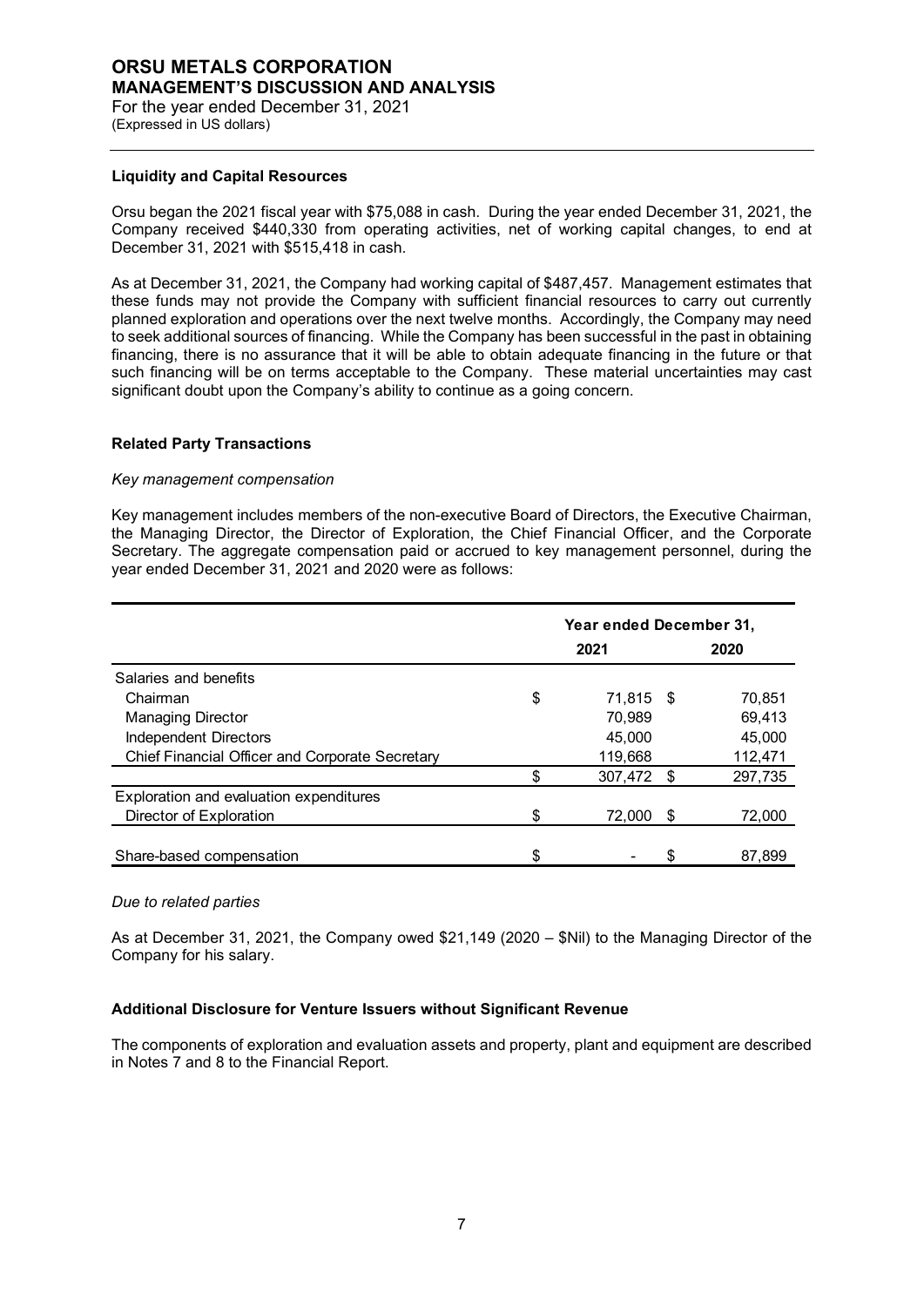## **Outstanding Share Data as at the date of this MD&A**

Authorized: an unlimited number of common shares without par value

|                                     | Common<br>Shares Issued<br>and Outstanding | Share<br>Purchase<br>Warrants | <b>Stock</b><br><b>Options</b> |
|-------------------------------------|--------------------------------------------|-------------------------------|--------------------------------|
| Balance as at December 31, 2021     | 43.529.898                                 | 1.400.000                     | 3,734,000                      |
| <b>Shares for services</b>          | 559,908                                    |                               |                                |
| Balance as at the date of this MD&A | 44,089,806                                 | 1,400,000                     | 3,734,000                      |

#### **Use of accounting estimates, judgments and assumptions**

The preparation of the consolidated financial statements in conformity with IFRS requires management to make estimates, judgments and assumptions that affect the application of accounting policies and the reported amounts of assets, liabilities, income and expenses. Actual results may differ from these estimates.

Estimates and underlying assumptions are reviewed on an ongoing basis. Revisions to accounting estimates are recognized in the period in which the estimates are revised and in any future periods affected.

(i) Critical accounting estimates

Critical accounting estimates are estimates and assumptions made by management that may result in a material adjustment to the carrying amount of assets and liabilities within the next financial year and are, but are not limited to, the following:

#### Carrying value and recoverability of exploration and evaluation assets

Management has determined that acquisition costs incurred which were capitalized may have future economic benefits and may be economically recoverable. Management uses several criteria in its assessments of economic recoverability and probability of future economic benefits including geologic and other technical information, scoping and feasibility studies, accessibility of facilities and existing permits.

#### Share-based compensation

The fair value of stock options issued are subject to the limitation of the Black-Scholes option pricing model which incorporates market data and which involves uncertainty and subjectivity in estimates used by management in the assumptions. Because the Black-Scholes option pricing model requires the input of highly subjective assumptions, including the volatility of share price, changes in the subjective input assumptions can materially affect the fair value estimate.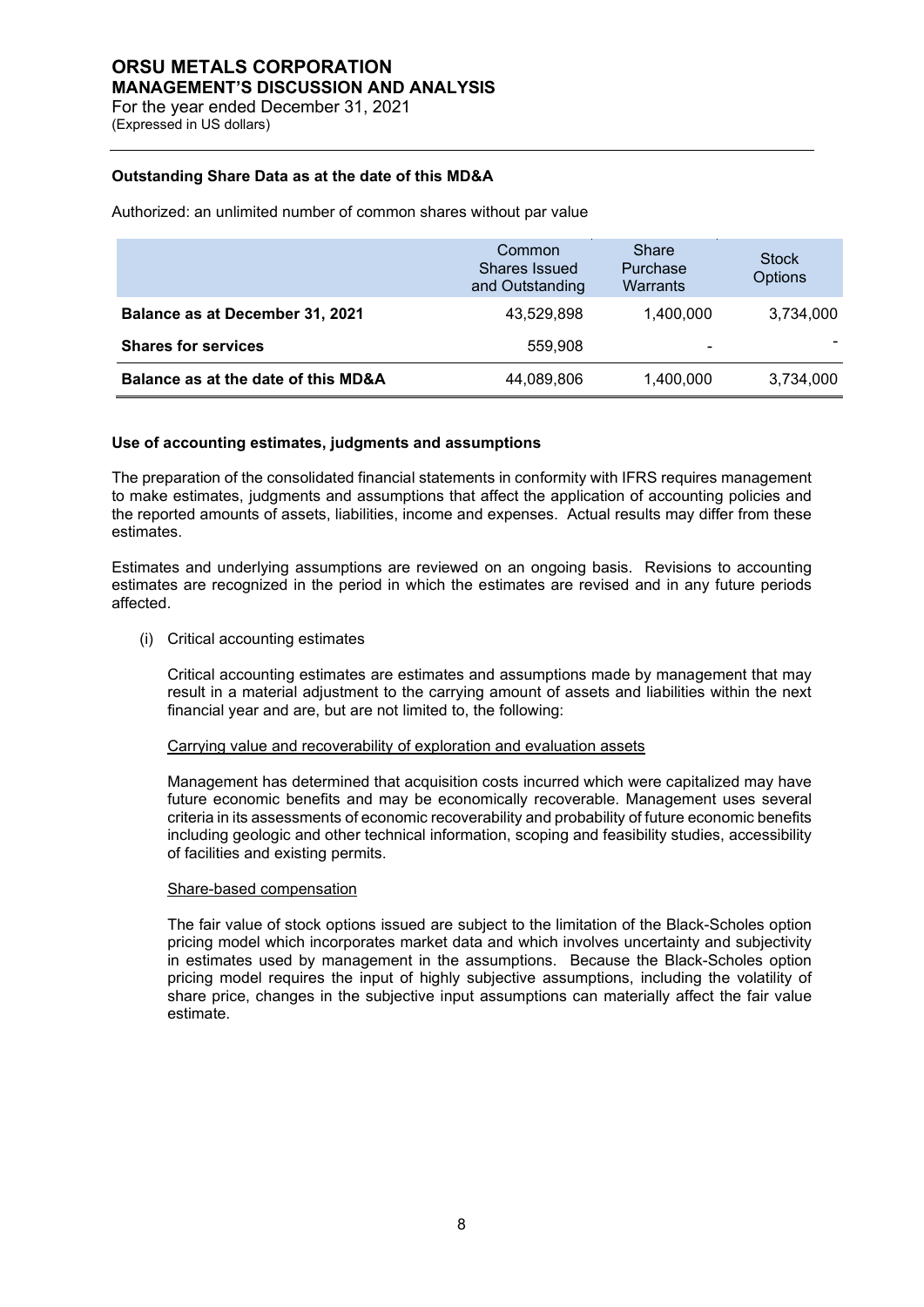#### Warrant valuation

The fair value of stock options issued are subject to the limitation of the Black-Scholes option pricing model which incorporates market data and which involves uncertainty and subjectivity in estimates used by management in the assumptions. Because the Black-Scholes option pricing model requires the input of highly subjective assumptions, including the volatility of share price, changes in the subjective input assumptions can materially affect the fair value estimate.

#### Recovery of deferred tax assets

Judgment is required in determining whether deferred tax assets are recognized in the statement of financial position. Deferred tax assets, including those arising from unutilized tax losses, require management to assess the likelihood that the Company will generate taxable earnings in future periods, in order to utilize recognized deferred tax assets. Estimates of future taxable income are based on forecasted cash flows from operations and the application of existing tax laws in each jurisdiction. To the extent that future cash flows and taxable income differ significantly from estimates, the ability of the Company to realize the net deferred tax assets recorded at the date of the statement of financial position could be impacted.

Additionally, future changes in tax laws in the jurisdictions in which the Company operates could limit the ability of the Company to obtain tax deductions in future periods.

The Company has not recorded any deferred tax assets.

(ii) Critical accounting judgments

Information about critical judgments in applying accounting policies that have the most significant effect on the amounts recognized in the consolidated financial statements are, but are not limited to, the following:

#### Going concern

In the determination of the Company's ability to meet its ongoing obligations and future contractual commitments management relies on the Company's planning, budgeting and forecasting process to help determine the funds required to support the Company's normal operations on an ongoing basis. The key inputs used by the Company in this process include forecasted capital deployment, progress on permitting, results from the exploration of its properties and general industry conditions. Changes in these inputs may alter the Company's ability to meet its ongoing obligations and future contractual commitments and could result in adjustments to the amounts and classifications of assets and liabilities should the Company be unable to continue as a going concern.

#### Determination of functional currency

The functional currency for each of the Company's subsidiaries is the currency of the primary economic environment in which the entity operates. Management has determined that the functional currency of the parent company as well as the functional currency of the Company's subsidiaries is the US dollar.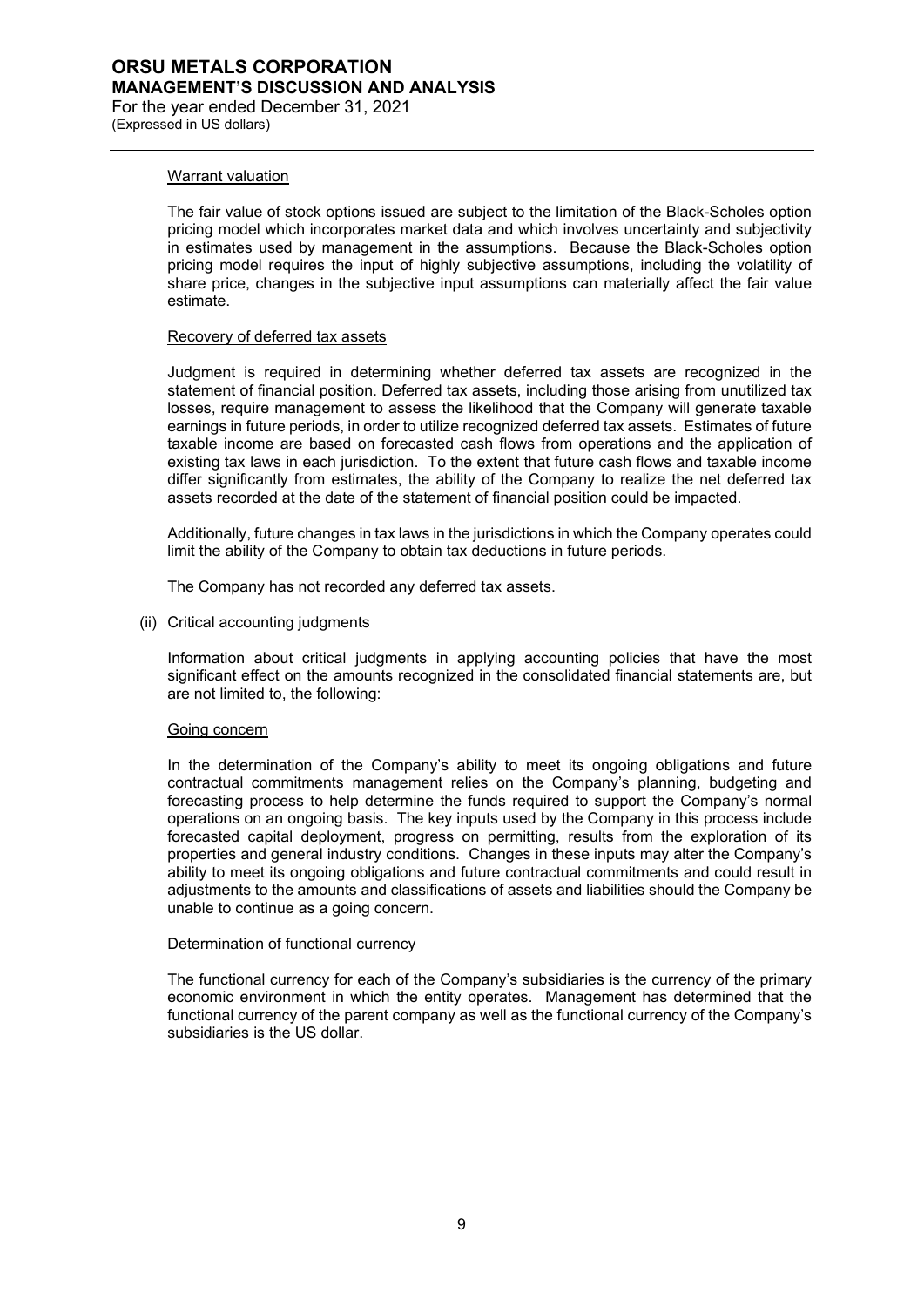## **ORSU METALS CORPORATION MANAGEMENT'S DISCUSSION AND ANALYSIS** For the year ended December 31, 2021

(Expressed in US dollars)

## **New Accounting Standards**

There are no new standards that will have any significant effect on the Company.

## **Financial Instruments and Risk Management**

## *Financial Instruments*

Financial instruments are classified into one of the following categories: fair value through profit or loss ("FVTPL"); fair value through other comprehensive income (loss) ("FVTOCI"); or at amortized cost. The carrying values of the Company's financial instruments are classified into the following categories:

| <b>Financial Instrument</b> | Category       |   | December 31,<br>2021 |      | December 31,<br>2020 |
|-----------------------------|----------------|---|----------------------|------|----------------------|
| Cash                        | <b>FVTPL</b>   | S | 515.418              | - \$ | 75.088               |
| <b>Receivables</b>          | Amortized cost |   | 41.994               |      | 935,018              |
| Trade and other payables    | Amortized cost |   | 87.377               |      | 79,659               |
| Warrant liability           | <b>FVTPI</b>   |   | 60.879               |      | 134,016              |

The Company's financial instruments recorded at fair value require disclosure about how the fair value was determined based on significant levels of inputs described in the following hierarchy:

- Level 1 Quoted prices are available in active markets for identical assets or liabilities as of the reporting date. Active markets are those in which transactions occur in sufficient frequency and value to provide pricing information on an ongoing basis.
- Level 2 Pricing inputs are other than quoted prices in active markets included in Level 1. Prices in Level 2 are either directly or indirectly observable as of the reporting date. Level 2 valuations are based on inputs including quoted forward prices for commodities, time value and volatility factors, which can be substantially observed or corroborated in the market place.
- Level 3 Valuations in this level are those with inputs for the asset or liability that are not based on observable market data.

The carrying values of receivables and trade and other payables approximate their fair values due to their short-term nature. These financial instruments are classified as financial assets and liabilities at amortized cost and are reported at amortized cost. The carrying value of cash was determined based on Level 1 of the fair value hierarchy. The fair value of the Company's warrant liability is recorded at fair value using Level 3 of the fair value hierarchy. The carrying value of the warrant liability is determined using the Black-Scholes option pricing model.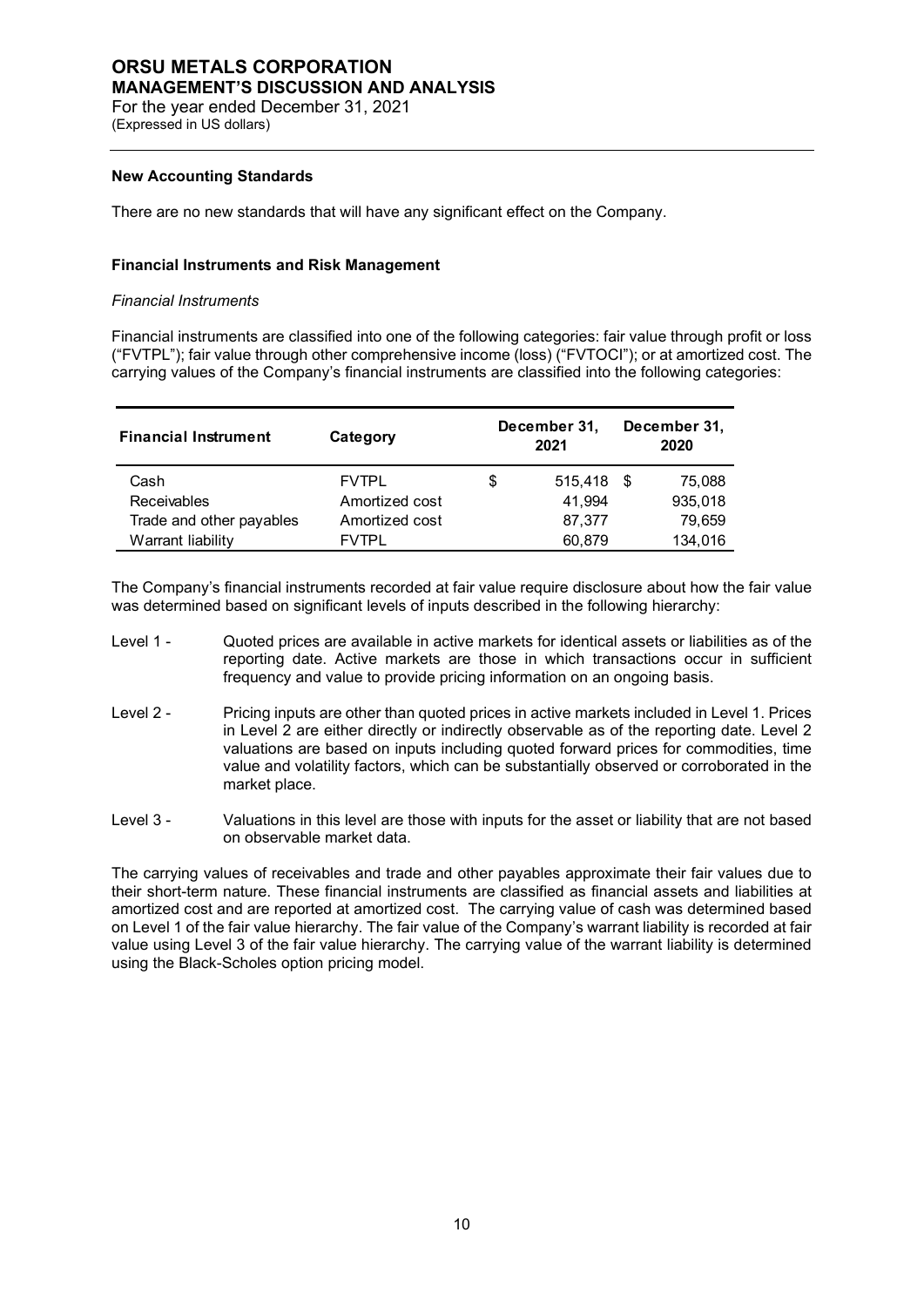# **ORSU METALS CORPORATION MANAGEMENT'S DISCUSSION AND ANALYSIS**

For the year ended December 31, 2021 (Expressed in US dollars)

## *Risk Management*

The Company's risk exposures and the impact on the Company's financial instruments are summarized as follows:

## Credit Risk

Credit risk is the risk of potential loss to the Company if a counterparty to a financial instrument fails to meet its contractual obligations. The Company's credit risk is primarily attributable to its liquid financial assets, including cash and receivables. The Company limits the exposure to credit risk in its cash by only investing its cash with high credit quality financial institutions in business and savings accounts and guaranteed investment certificates which are available on demand by the Company for its programs. The Company's receivables primarily include balances receivable from government agencies. The Company is exposed to some risk on amounts due from these government agencies however to date the Company has been successful on collecting on its receivables.

## Liquidity Risk

Liquidity risk is the risk that the Company will not have the resources to meet its obligations as they fall due. The Company manages this risk by closely monitoring cash forecasts and managing resources to ensure that there is sufficient capital in order to meet short-term business requirements. The Company's cash is primarily on deposit in Canadian business accounts or guaranteed investment certificates which are available on demand.

## Interest Rate Risk

The Company is exposed to interest rate risk to the extent that its cash balances bear variable rates of interest. The interest rate risk on cash is not considered significant.

## Foreign Currency Risk

The Company's functional and presentation currency is the US dollar. Foreign currency risk arises from transactions denominated in currencies denominated in currencies other than US dollars, as some costs are denominated in Canadian dollars, Great British Pounds and Russian Rubles. As at December 31, 2021, the Company holds 19% of its cash in foreign currencies. Management believes the foreign exchange risk related to currency conversions are minimal and therefore, does not hedge its foreign exchange risk. The effect of a 5% change in the foreign exchange rate on cash and receivables held in foreign currencies at December 31, 2021 would be \$5,000.

## Political Uncertainty

In conducting operations in Russia, the Company is subject to considerations and risks not typically associated with companies operating in North America. These include risks such as the political, economic and legal environments. Among other things, the Company's results may be adversely affected by changes in the political and social conditions in Russia and by changes in governmental policies with respect to mining laws and regulations, anti-inflationary measures, currency conversion and remittance abroad, and rates and methods of taxation.